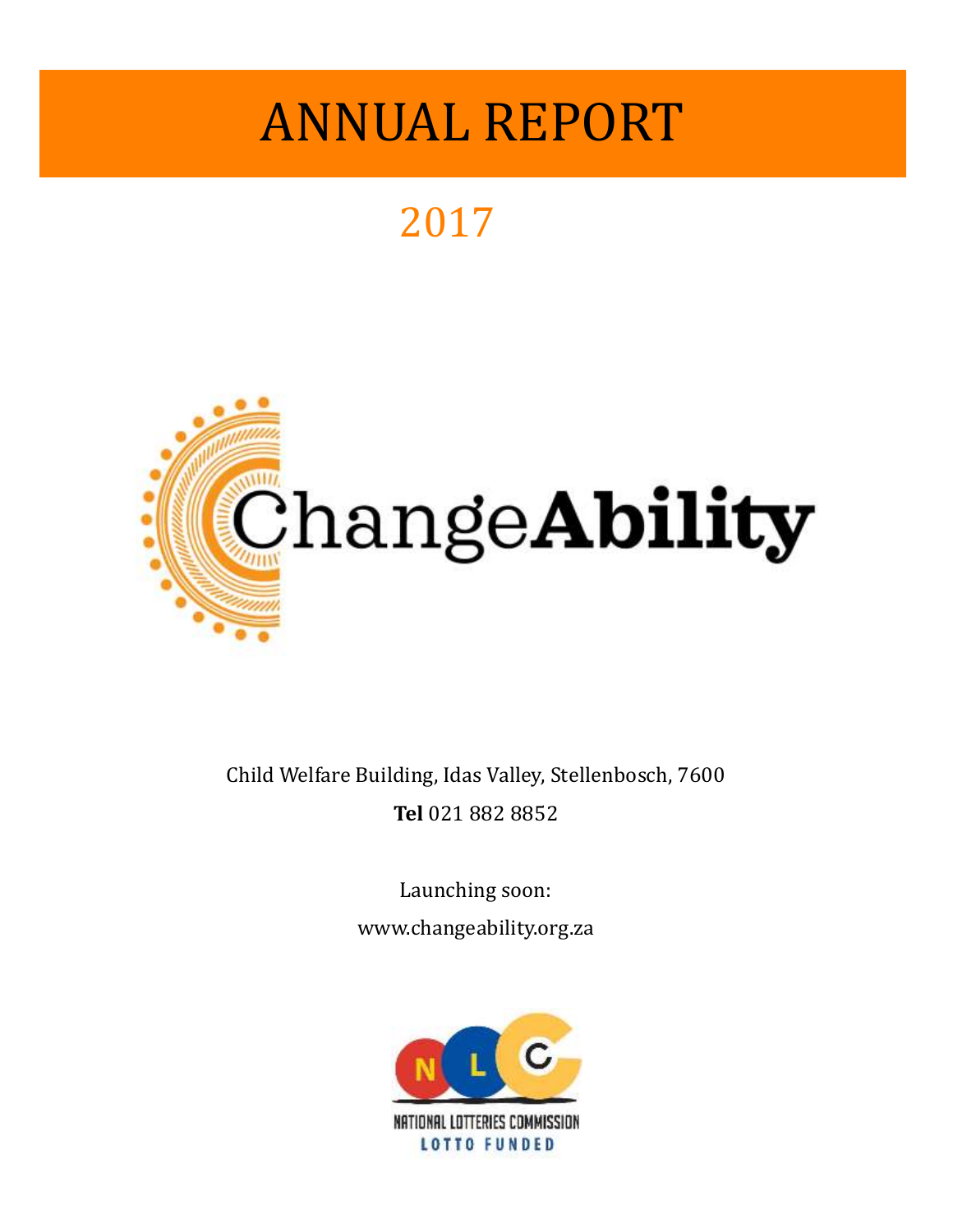#### INTRODUCTION

The name "Helderberg Association for Persons with Disabilities" is no more. It's a name that limited us and failed to encapsulate our truth. With the name 'ChangeAbility' comes a considered reimagining of who we are and what we stand for.

We are ready to show the world that we aren't a typical NPO. We are a progressive organisation that sees beyond social construct. We are an organisation set on empowering people and helping them realise their potential.

We're undergoing a transition. But moving forward isn't as simple as changing our name and colour palette. First, we needed to align everything with a greater purpose. We couldn't effect meaningful change any other way.

And so, at last, we are ChangeAbility. With fresh sight, we continue to pioneer programmes that change communities by improving the lives of people with disabilities.

We're setting out anew, with a meaningful name and solid purpose. This calls for a fresh visual identity that is a true expression of who we are.

Our new logo is inspired by a mandala, which is a symbol loaded with meaning. Many carry spiritual significance, representative of life paths, unity, harmony, connectedness and completion. Circular designs draw you in, which enforces a sense of acceptance and inclusivity, which merges with our purpose.

More importantly, mandalas also house a ripple effect, which ties in with our desire to effect change and touch lives. By changing mind-sets and offering people the right support, we can create ripples in communities and have a lasting impact.

The mandala in our logo is naturally iconographic. It also houses our name, integrating effortlessly with the 'C' in ChangeAbility. This makes way for all kinds of diverse applications. This is fitting, as we embrace diversity. We embrace the unique potential in every person.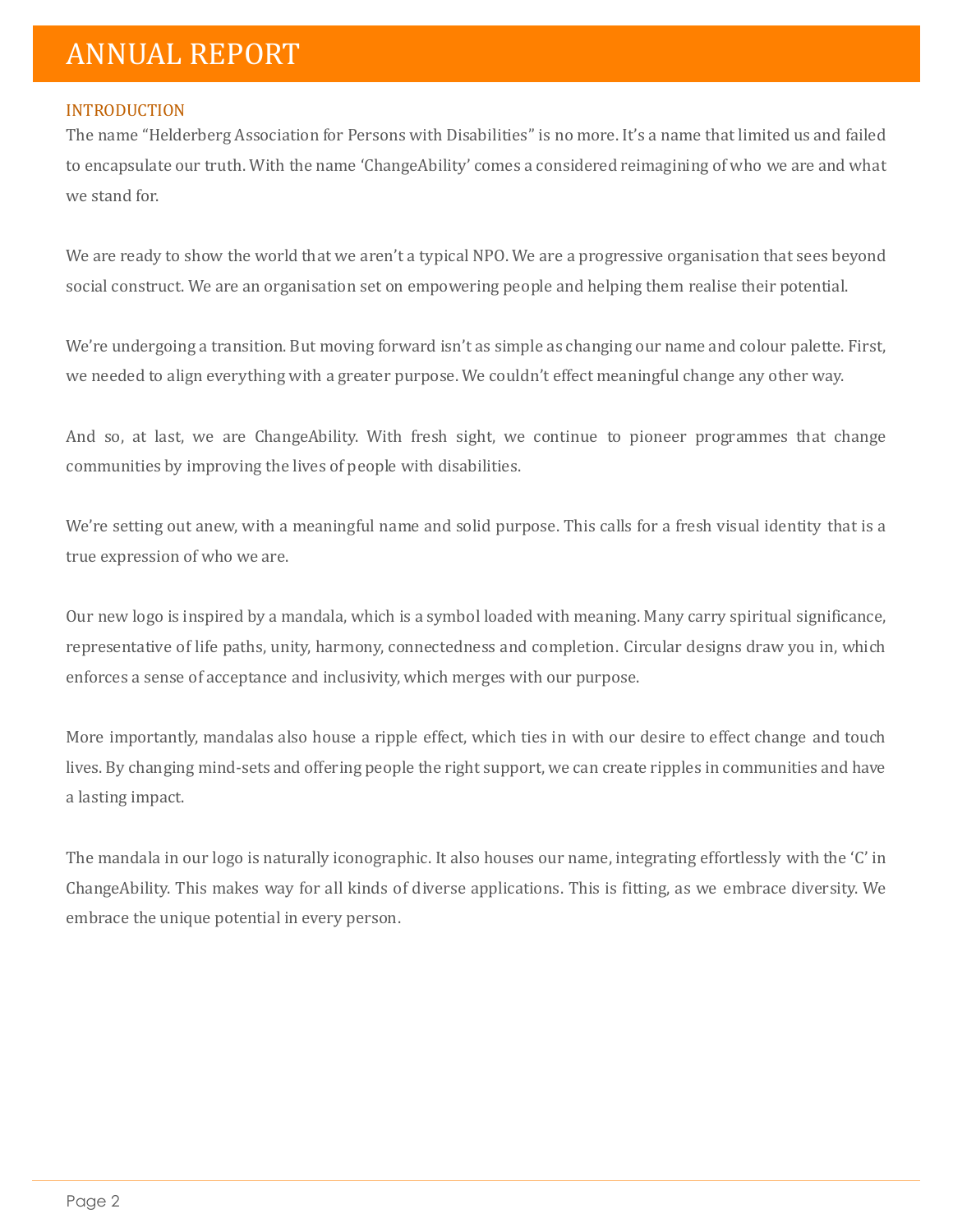#### LETTER FROM THE CEO

Welcome to Change! In the past financial year (1 April 2016 – 31 March 2017), Helderberg Association for Persons with Disabilities embraced change. We realised that, although we are starting to make a real impact in our communities, that change starts at home. Let me tell you about some of the changes.

Helderberg APD became ChangeAbility on 29 March 2017 at a Special General Members meeting that was held on 29 March 2017. Why? Because we needed to reflect our authentic purpose.

A purpose is not your what. A purpose is your why. Why do we do what we do? We do it, because we love people and we dream of a world where all people are recognised for their abilities and potential. By working with people (with and without disabilities), understanding communities, and changing perceptions about what is possible, we believe that we can bring real change. We want to change how people see ability. We are ChangeAbility.

Another change for the better was building a very able and relevant management committee. Our chairperson is an experienced consultant in the disability field, as well as someone living with a disability. In his Letter from the Chair, he will reflect on his and our journey in the past year.

We also took a leap forward in achieving greater financial stability and oversight. We successfully applied for funding from the National Lotteries Commission (NLC). This was our first application and we are delighted with our success. We also generated funds from our own Disability & Employment workshop presented as the core part of our Social Enterprise Development through the Remgro SOS programme. Not only did we achieve a successful and profitable workshop, we also received a cash award as the most successful organisation on the Remgro SOS programme.

In addition, as our Financial Summary will show, our overall income has doubled from the 2015 financial yearend (approx. R 178 000) to the 2016 financial year-end (approx. R 360 000). As for the past financial year (1 April 2016 – 31 March 2017), we have again doubled our income to just under R 900 000, while growing our funding sources to well over ten and our staff complement to nine.

Ultimately, however, it's not about being an NGO *per se*. It's about making a real difference to the lives of our beneficiaries.

As such, our purpose is to pioneer programmes that change communities by improving the lives of people with disabilities. Here is how we have changed our communities in the past year through our programmes.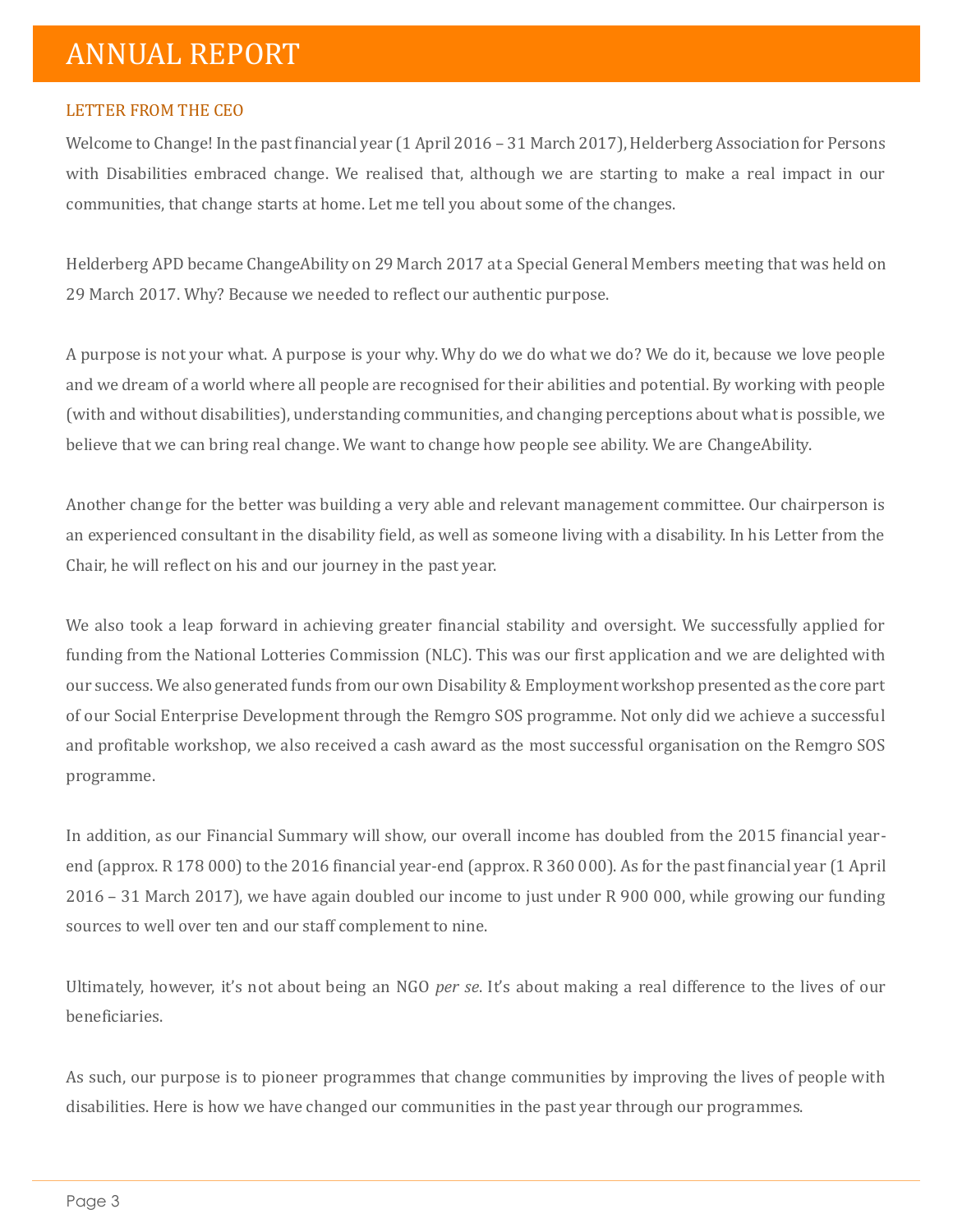We work with people from all walks of life, abilities and backgrounds. We currently serve four communities in the Cape Winelands, all with high numbers of people with disabilities who are previously disadvantaged with current high levels of poverty and unemployment. Our first step in starting work within a community, is to work with people from that community. More specifically, we recruit a peer supporter with a disability from each community. Our peer supporters visit and give support to around 500 people with disabilities and we've raised awareness with thousands of community members.

We have two programmes, namely Health & Awareness Promotion and Community Development (including peer support). Our model of change is firstly based on understanding, then planning projects and finally changing…one person and one community at a time. Large-scale national, and even provincial initiatives, have done little to improve access to services and the quality of life for most people with disabilities living in their communities. Our community-based approach yields more relevant, customised and real solutions. The Programmes section of this report will relate more detail.

In conclusion, let me tell you what hasn't changed in the past year. Our core values of openness, collaboration, knowledge, innovation and progress. The commitment to quality programmes and employing exceptional people. Our dedication to changing lives for the better.

We thank every single donor, volunteer, staff member, stakeholder and beneficiary for continuing this journey of change with us. We are because you are. You enable us to be ChangeAbility.

Dr. Cindy Wiggett-Barnard, CEO September 2017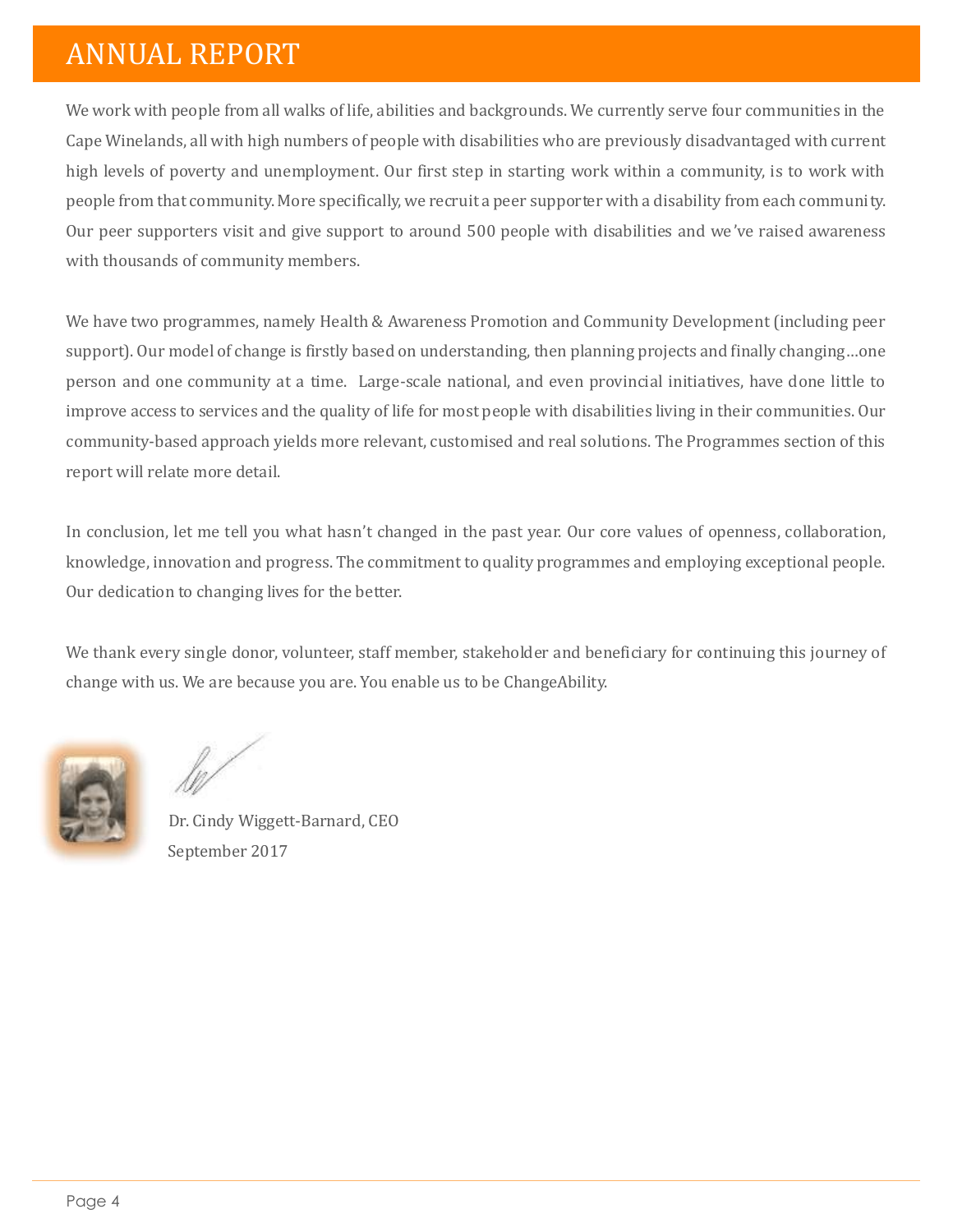#### LETTER FROM THE CHAIR

My journey to where and who I am today was unexpected at best. Ending up in a wheelchair after injuring myself on Table Mountain almost twenty years ago, my perceptions of society (and life) started changing. Initially I was often frustrated by the difficulty of getting around the built environment. But, as my wheelchair skills and confidence improved, I coped better and was never shy in asking for help if needed.

Over time, however, I began to realise that while many people will help you up a step or two, it's the long flights of stairs (both literally and figuratively) where help is almost impossible to obtain. It was only when I started entering road races in my wheelchair that I realised by shifting my focus to the bigger picture that I could achieve so much more. I started using races as a means of raising money for NPOs who worked in the field of disability. But it all became so much clearer when I met a kindred spirit, in the form of our current CEO, at a Wheelchair Wednesday event for Stellenbosch Municipality in 2014. Later, when I was asked to join the ChangeAbility management committee, I saw where the real work had to be done in integrating people with disabilities into their communities and society at large.

The pilot Peer Support project, introduced in 2015, is where I first felt we were getting face-to-face with the real challenges faced by people with disabilities living in under-resourced communities. Ricardo Lodewyk, a peer supporter and one of the first to join the programme, is a perfect example of an inspirational leader. He has a natural sense of empathy but, equally, is able to challenge his clients to make the necessary changes in their lives. He is the ideal role model for someone seeking to uplift themselves, which he achieves with youthful enthusiasm and good humour. It is people like Ricardo that leads the way in changing things for the better.

Creating ChangeAbility was way more than a name change. It was the culmination of years of introspection, brainstorming and strategic planning. Re-defining our Purpose and Mission has given us the clarity we need on the road ahead. ChangeAbility represents that clarity of vision.

None of this would have been possible without the extraordinary people involved in this project. A huge thanks to our CEO, Cindy Wiggett-Barnard, who has been the driving force in everything we do. She has been the glue that holds everything together and the wings that enable us to fly high. Thanks to our dedicated staff for all their hard work and for embracing their roles in ChangeAbility.

Also a big thank you to our very committed Management Committee. We have made several Management Committee changes in the past year. Our new treasurer is a qualified CA and lecturer in Accounting. Our secretary was recruited for her administrative experience in the NPO field and our vice chair continues to provide fresh perspectives on business management. More recently, two additional members also joined the management committee, bringing with them their expertise in HR and community-engagement.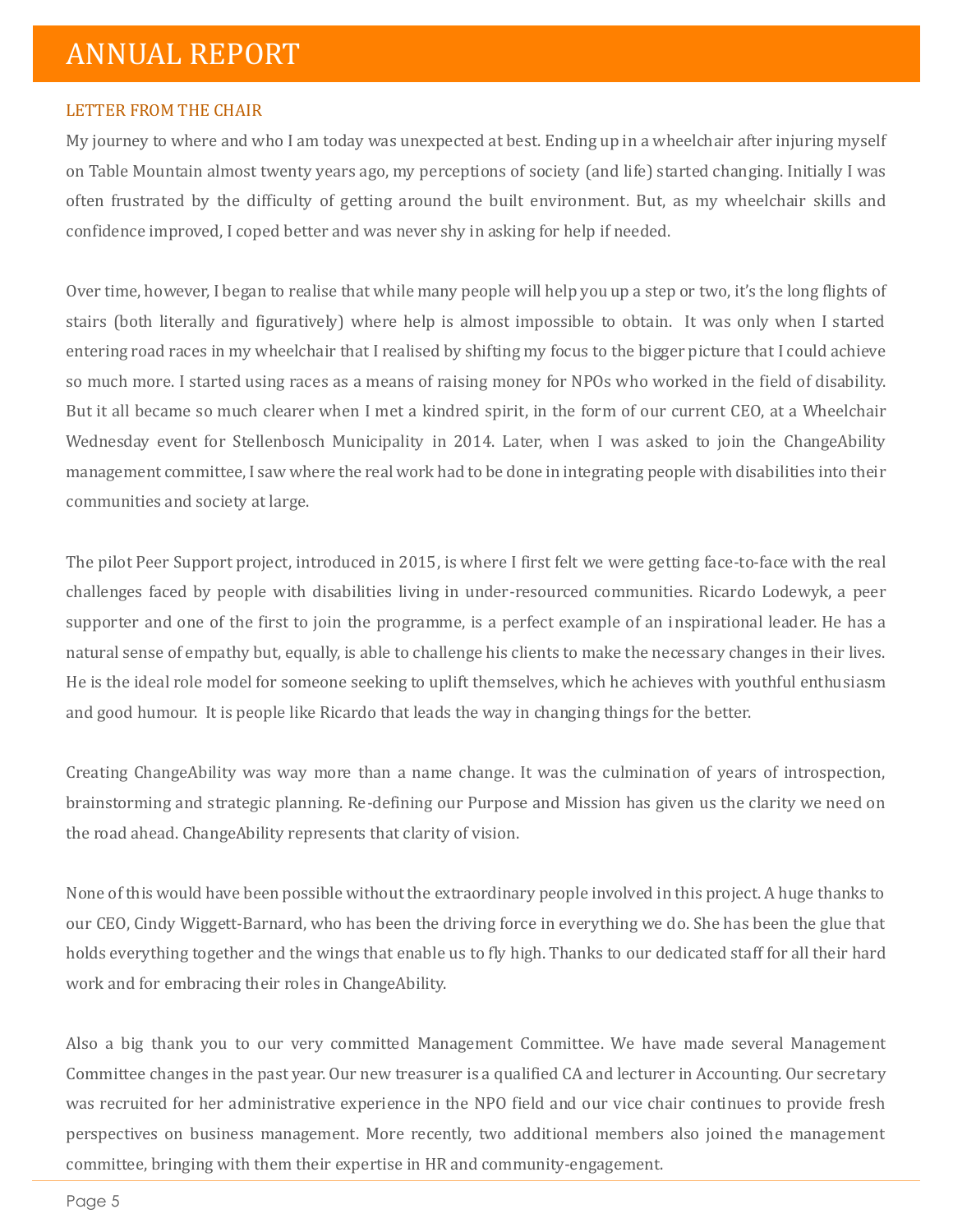The Management Committee consist of: Chairman: Jeremy Hazell Vice Chairman: Mannie Wiggett Treasurer: Remerta Basson Secretary: Hester Scholtz Additional member: Jene Bergstedt Additional member: Vuyokazi Luxande

Thank you to everybody that contributed to our growth in the past few years. Donors play such an important role in sustaining an organisation like ours. I'd like to thank each and every donor for their generous support. A special vote of thanks goes to the team at Fairly Famous Advertising Agency and Brand Botes who gave their very valuable time and enormous expertise to help create our new brand. Also thank you to our members, strategic partners, Western Cape APD and finally our beneficiaries that share their hopes, dreams and lives with us.

The year ahead looks to be challenging and exciting. We will soon formally relaunch ChangeAbility to stakeholders and media. We will expand on our Health Promotion activities, continue our very important awareness-raising events. The formalisation of the Stellenbosch Disability Network, as well as the formation of a Helderberg Disability Network is also well underway. Finally, our Community Development programme will increase its impact and reach by forming community forums and support groups.

As always, we have to continue attracting new donor funding. This sector has been depressed for a while now which requires us to be more creative in fundraising. We appeal to our members and friends to consider donating to, or getting involved in, our worthy programmes.



Jeremy Hazell, Chairperson September 2017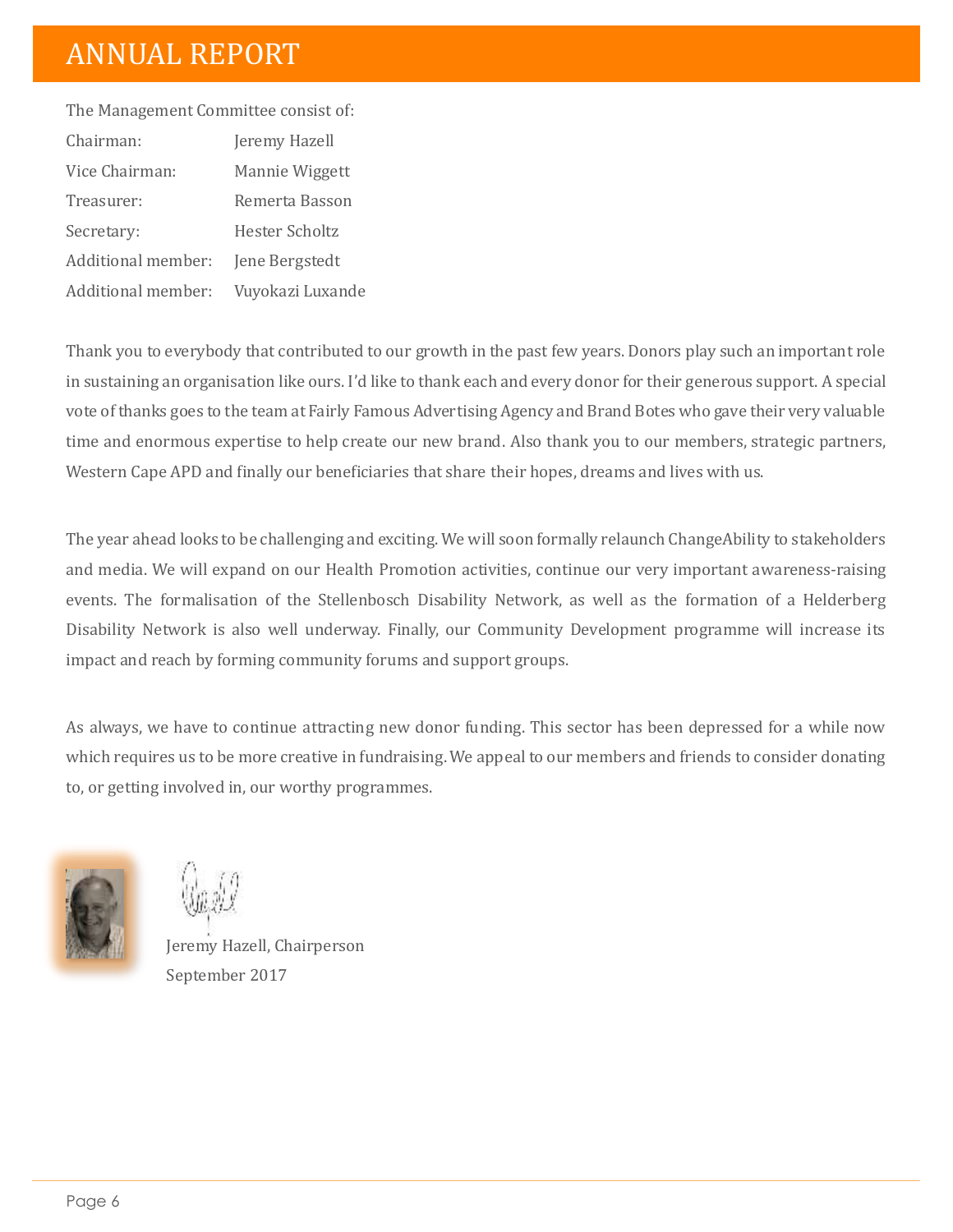#### PROGRAMME HIGHLIGHTS

Our projects are all designed to ultimately ensure that the potential of people with disabilities is both reached and recognised in the communities that we serve. "Human dignity cannot be fully valued or respected unless individuals are able to develop their 'humanness' to the full extent of its potential. Each human being is uniquely talented. Part of the dignity of every human being is the fact and awareness of this uniqueness. An individual's human dignity cannot be fully respected or valued unless the individual is permitted to develop his or her talents optimally" (SA Constitutional Court, 1996).

We currently serve the communities of Cloetesville, Kayamandi and Franschhoek in the Stellenbosch municipal area, as well as Macassar, in the Helderberg area. From immersing ourselves into these communities, and through consulting not only national data, SASSA statistics and latest academic research, but also through systematic, individual needs analysis and networking in each community, we have piloted and refined our planning and designs for a larger-scale roll-out of three projects. Our projects promote health, awareness and integrated community development.

#### **Health & Awareness Programme**

The ultimate aim of our health and awareness programme is to achieve better long term, holistic health for every person with a disability in each community that we serve. From our data collection in our specific communities, health care and assistive device related needs remain the most frequently reported need categories.

This programme was developed in the past year, with activities starting in February 2017. There were two main **Health-promotion activities** that took place to date in this programme. ChangeAbility, in partnership with Bridging Abilities, and with the coordination of our peer supporters, have established two new exercise groups and supports an existing group in Macassar.



Groendal (pictured here) currently have 22 people with disabilities and 2 able bodied volunteers, Kayamandi has 8 people with different disabilities and 2 able bodied attending and Macassar has 15 people with disabilities and 1 able bodied volunteer.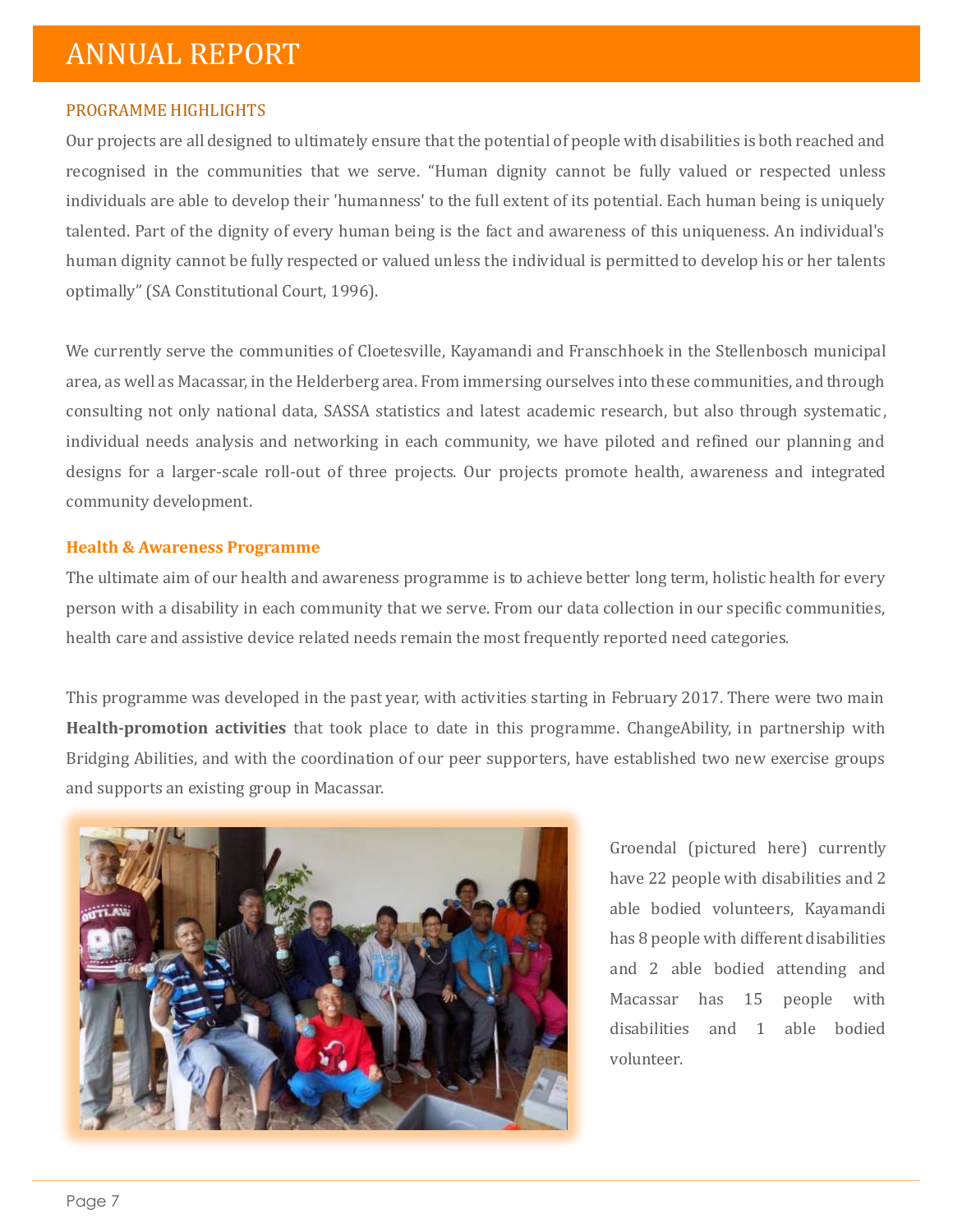The peer supporters were tasked to each deliver two series of health promotion education pamphlets to a 100 beneficiaries. We are currently conducting an evaluation of the success of the pamphlets in the form of questionnaires to test whether the client gained knowledge as well as feedback from peer supporters regarding their perceptions of the pamphlets.

We are also hard at work to finalise the logistics for Road Shows in each community, where we will share resources and relevant information on disability-related services and rights. Finally, plans for the first seating clinic in Macassar and health day in Kayamandi is taking shape with our partners.

In this programme, several **Awareness raising activities** also took place to date. Our Awareness raising activities was made possible by a grant of R 107 000.00 from the NLC.

We have reached over a 140 new people in five public talks on topics ranging from disability health, accessible transport, how churches can support people with disabilities and on parenting children with disabilities.

We have two disability sensitisation campaigns. The annual Nappy Run Campaign concluded in May. Over 300 children and 44 teachers/assistants received was reached through awareness sessions (see pictures below) and 3855 nappies were received and distributed to children with disabilities.



We clearly observed an increase in awareness amongst the children, teachers and assistants. Children and teachers interacted with our peer supporters and asked questions. So there was definitely an increase in knowledge as well and children enjoyed the activities. Nappy recipients also appreciated the donations and a need was definitely met.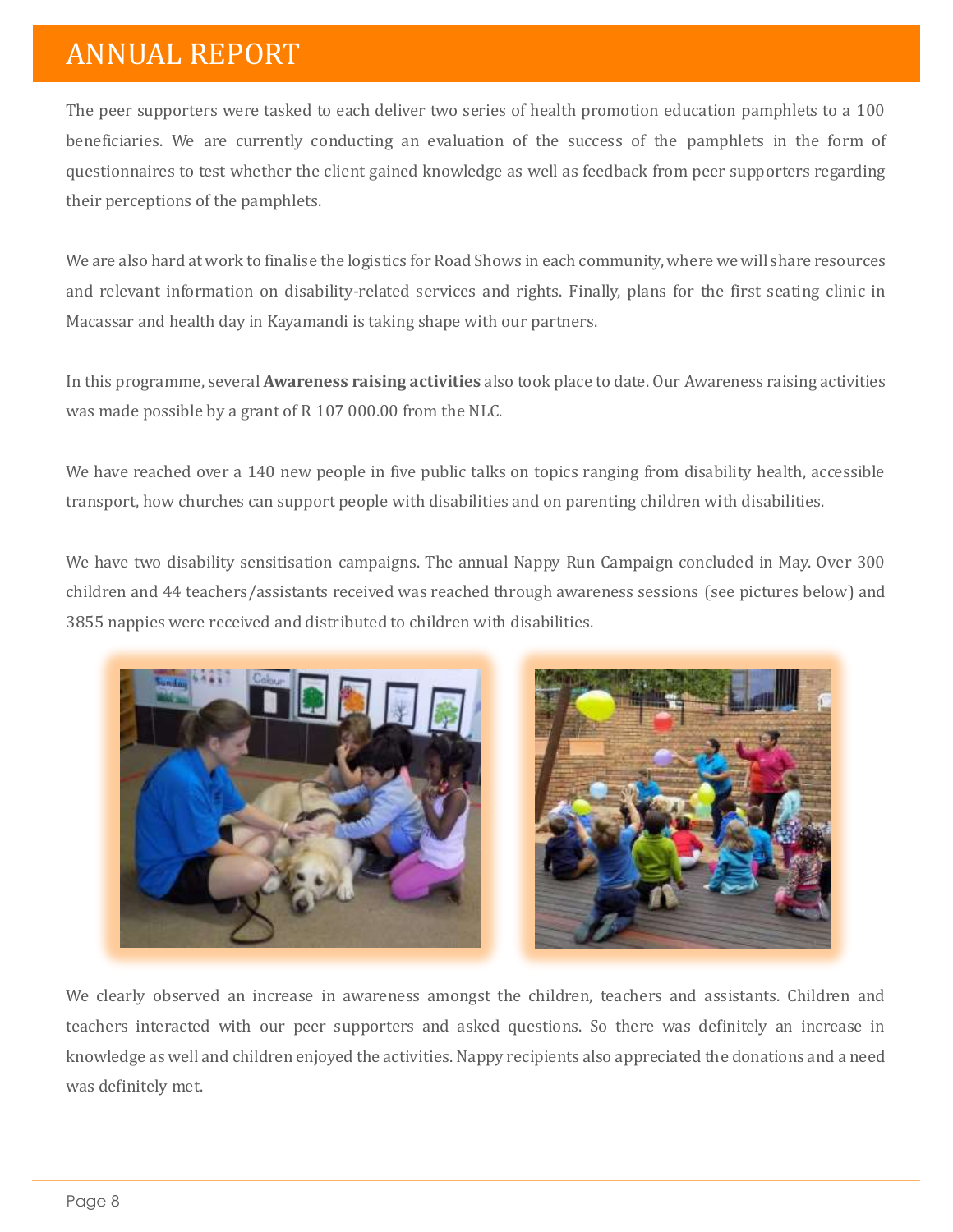Wheelchair Wednesday started in August and is ongoing. The first participation day went very well. The participants were first "shocked" and surprised to see our peer supporters and learn that they will be accompanying them. After everyone settled into their chairs, the fun began and everyone was a lot more relaxed. The participants learned a few tricks from the peer supporters and gained a lot of respect for people with disabilities and realised that accessibility is really an issue.

As a key information sharing and networking objective, ChangeAbility continues to co-ordinate and facilitate the meetings and activities of Stellenbosch Disability Network (SDN). The SDN continues to grow and has over 20 members (consisting of organisations and individuals working with disabilities).

A highlight of the past year was the inaugural Walk with Disability. In celebration of International Day of Persons with Disabilities, the event took place in the streets of Stellenbosch on 3 December 2016. Over 250 people with and without disabilities joined hands (and feet) to both celebrate the advances towards a more inclusive society and accessibility, but also to highlight the continued struggle against disability exclusion and discrimination. This event was organised by the Stellenbosch Disability Network (SDN) in collaboration with Stellenbosch Municipality.

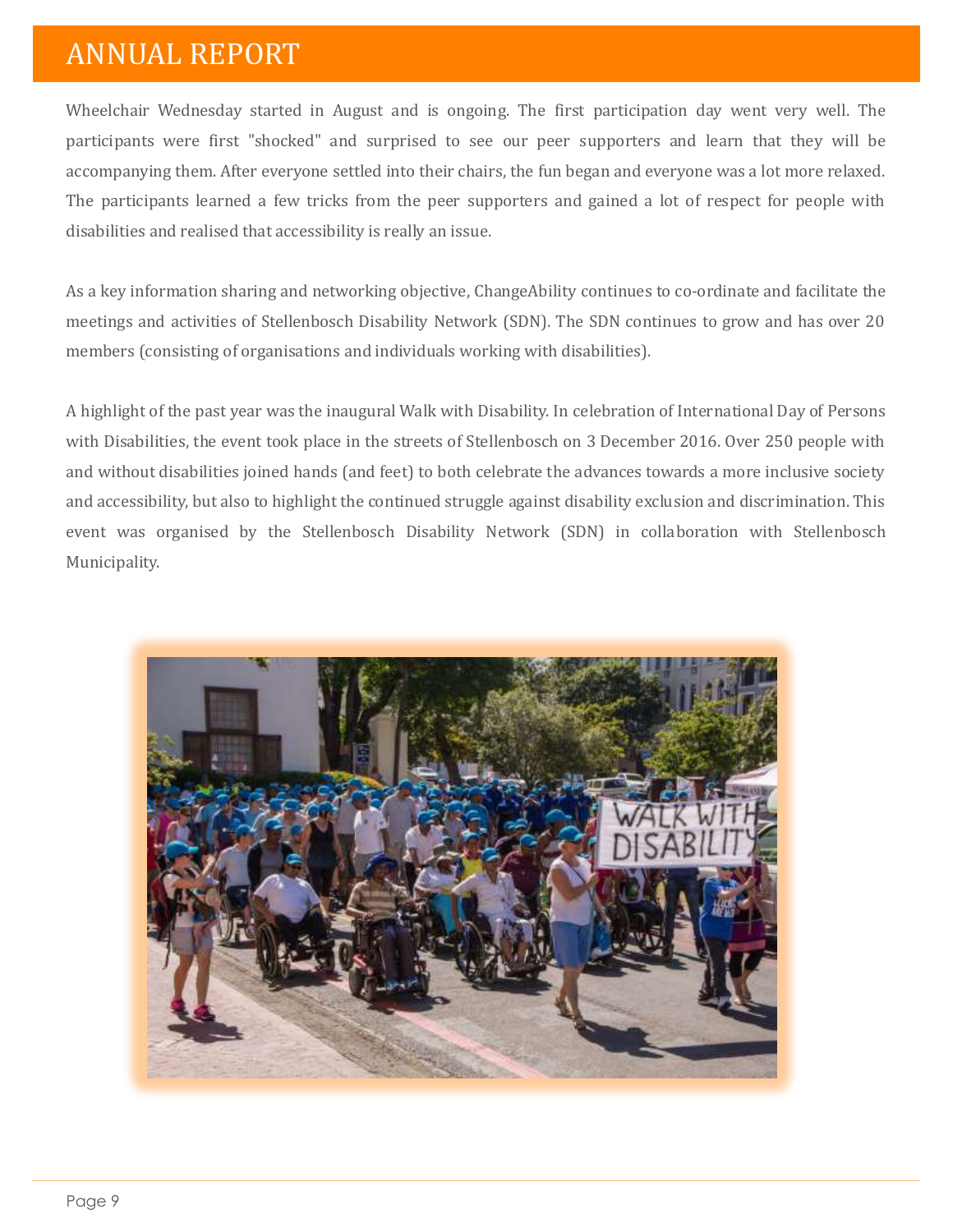#### **Community Development Programme**

The ultimate aim of our community development project is for every person with a disability to feel acknowledged, informed, supported and to have an opportunity to participate and influence change in each community that we serve. Our own extensive needs analyses highlighted the exclusion experiences by people with disabilities in our communities. Inaccessible transport and housing, as well as social exclusion are prominent themes.

This programme started out as the Peer Support pilot project, but have since been incorporated into this programme. There were three main **Community development activities** that took place to date in this programme:



1. Research, identify & relate disability-related needs and resources per community

These needs informed our programme designs, with Health-related and Assistive device needs being addressed through the Health & Awareness Programme and Social- and related issues being addressed in the Community Development project.

2. Establish a Peer & Parent Support (individually & in groups)

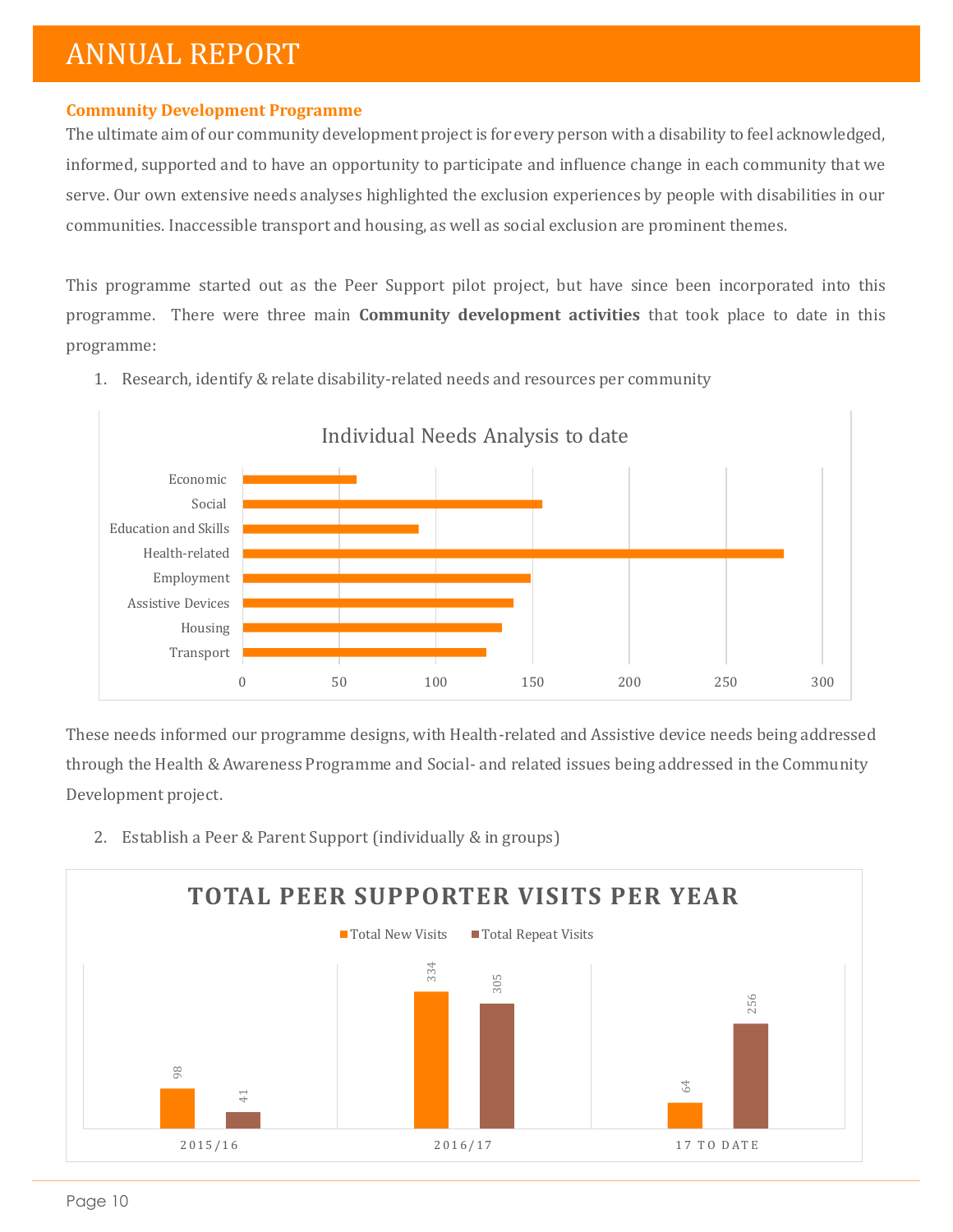One can clearly see the shift from our needs analysis phase and focus on finding people with disabilities in each community to greater individual support and follow ups with feedback and resource through repeat visits.



The above graphic also shows the increased output per peer supporter per year and also how an increase in support and training of the peer supporters was a valuable investment for all involved.



As for reaching our intended outcomes, the following few examples are testament to the impact that we are making.

- 4 beneficiaries obtained SASSA disability grants for the first time;
- 5 beneficiaries obtained the correct assistive devices;
- 2 previously unemployed beneficiaries are now involved in the Extended Public Works Programme;
- 3 beneficiaries were assisted and have been approved for learnerships in Cape Town.
- 3. Provide direct social work to those at risk

We have only recently been able to directly provide social work to clients directly. We recruited an experienced social worker and student mentor to join our team as the Peer Support Coordinator and Social Worker. Apart from mentoring and training the Peer Supporters, she has directly assisted 20 clients referred to her by the peer supporters.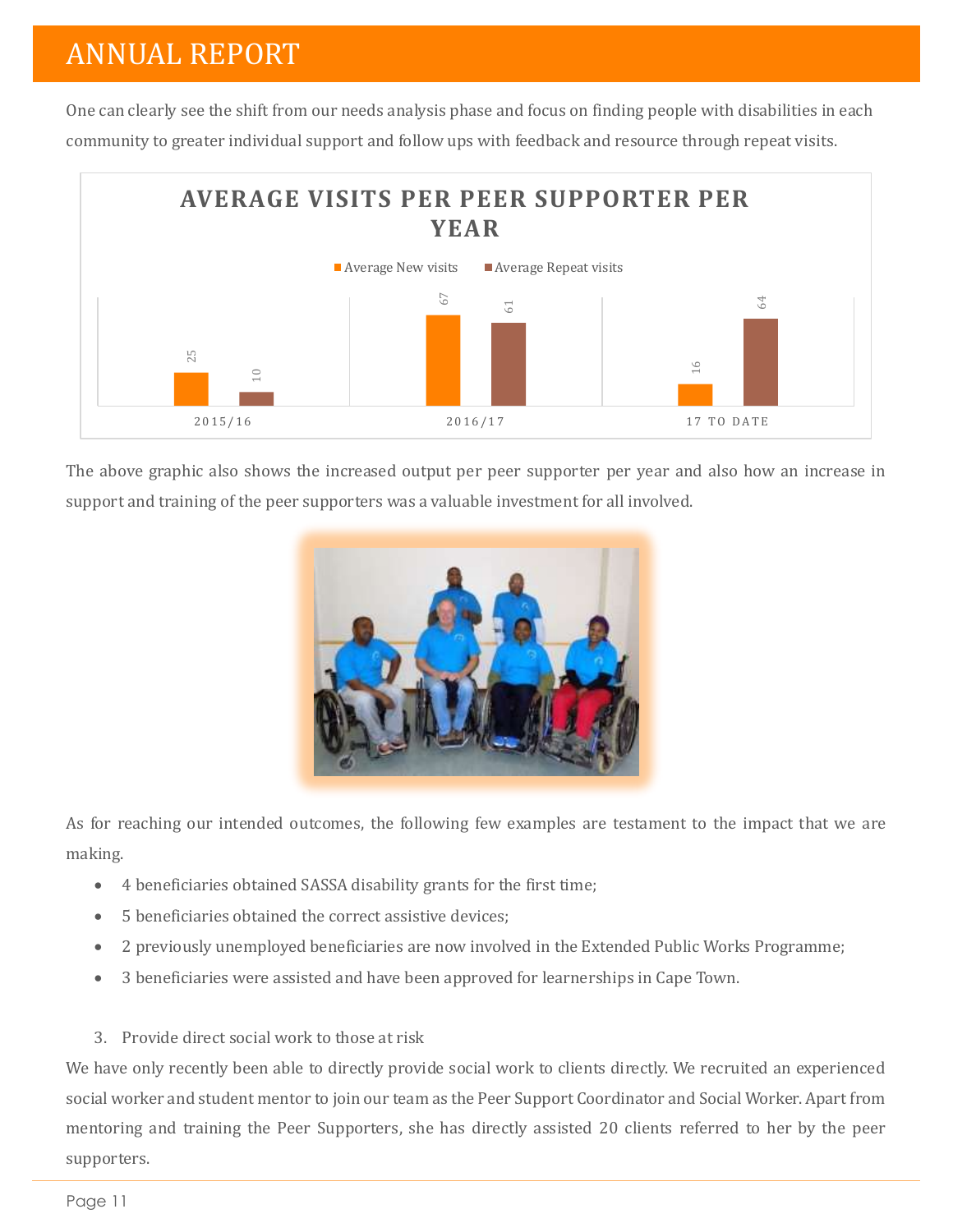#### FINANCIAL REPORT

The 1 April 2016 – 31 March 2017 financial year has been a period of significant change and growth for the organisation, which is also reflected in its financial position and performance. Key aspects from the audited annual financial statements are highlighted below. The audited annual financial statements, prepared in accordance with International Financial Reporting Standards for Small- and Medium-sized Entities (IFRS for SMEs), are available for inspection. An unqualified audit opinion was issued by our auditors, Smith and Associates.

Income was bolstered by a successful application for funding from the NLC, as well as a significant donation of services enabling the rebranding of the organisation, resulting in year-on-year revenue growth of 142% (2016: 105%). A second payment from the NLC is expected at the end of 2017.

In terms of our growth, the graphic below clearly illustrates the exponential growth in income from 2015 onwards. The increased income has enabled the organisation to extend its activities beyond the Helderberg region and into surrounding areas.



In the past financial year, the NLC was the single largest contributor, as the breakdown of income shows.

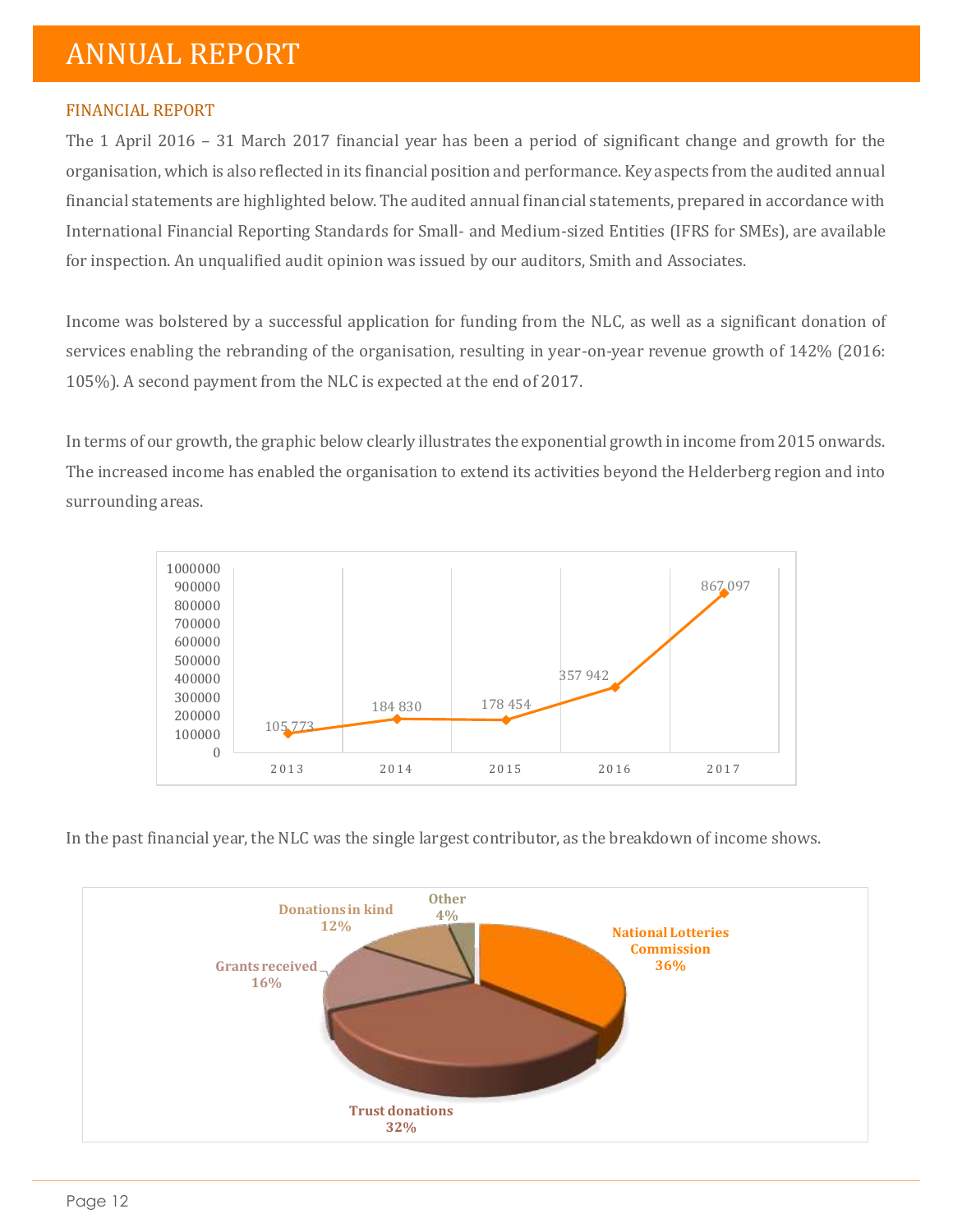The largest operating expense category in the past year was salaries. There was a significant increase in Advertising and promotions costs, as this includes the costs of rebranding the organisation. These costs have not been capitalised, as the future economic benefits resulting from the rebranding cannot be measured reliably. The costs of the rebranding were directly funded by a donation in kind, and therefore did not influence the funds available for programmes and other operational expenses.



The 2017 financial year shows a significant increase in reserves, as the bulk of the NLC funding received is to be spent on programmes in the 2018 financial year. It has to be kept in mind that the majority of reserves consist of restricted funding for programmes, and that a significant portion of the reserves is expected to be extinguished in the 2018 financial year.

The financial position remains sound in terms of solvency and liquidity, as the financial liabilities of the organisation remain limited. Our operating reserve improved from 56% in 2016 to 76% in 2017, indicating that the organisation is likely to have sufficient resources to cover its foreseeable expenses for at least 9 months. We remain highly liquid and our bank balances represent 99% of total assets (2016: 98%).

| <b>Statement of Comprehensive Income</b> |          | <b>Statement of Financial Position</b> |           |
|------------------------------------------|----------|----------------------------------------|-----------|
| Income                                   | 413 040  | <b>Non-current Assets</b>              | <b>16</b> |
| Other Income                             | 454 067  | Property, plant and equipment          | 16        |
| Expenses                                 | (602780) | <b>Current Assets</b>                  | 456 608   |
| Surplus for the year                     | 264 327  | Trade and other receivables            | 3 2 6 4   |
|                                          |          | Cash and cash equivalents              | 453 344   |
|                                          |          | <b>Current Liabilities</b>             | 11445     |
|                                          |          | Trade and other Payables               | 11445     |
|                                          |          | Net assets                             | 445 179   |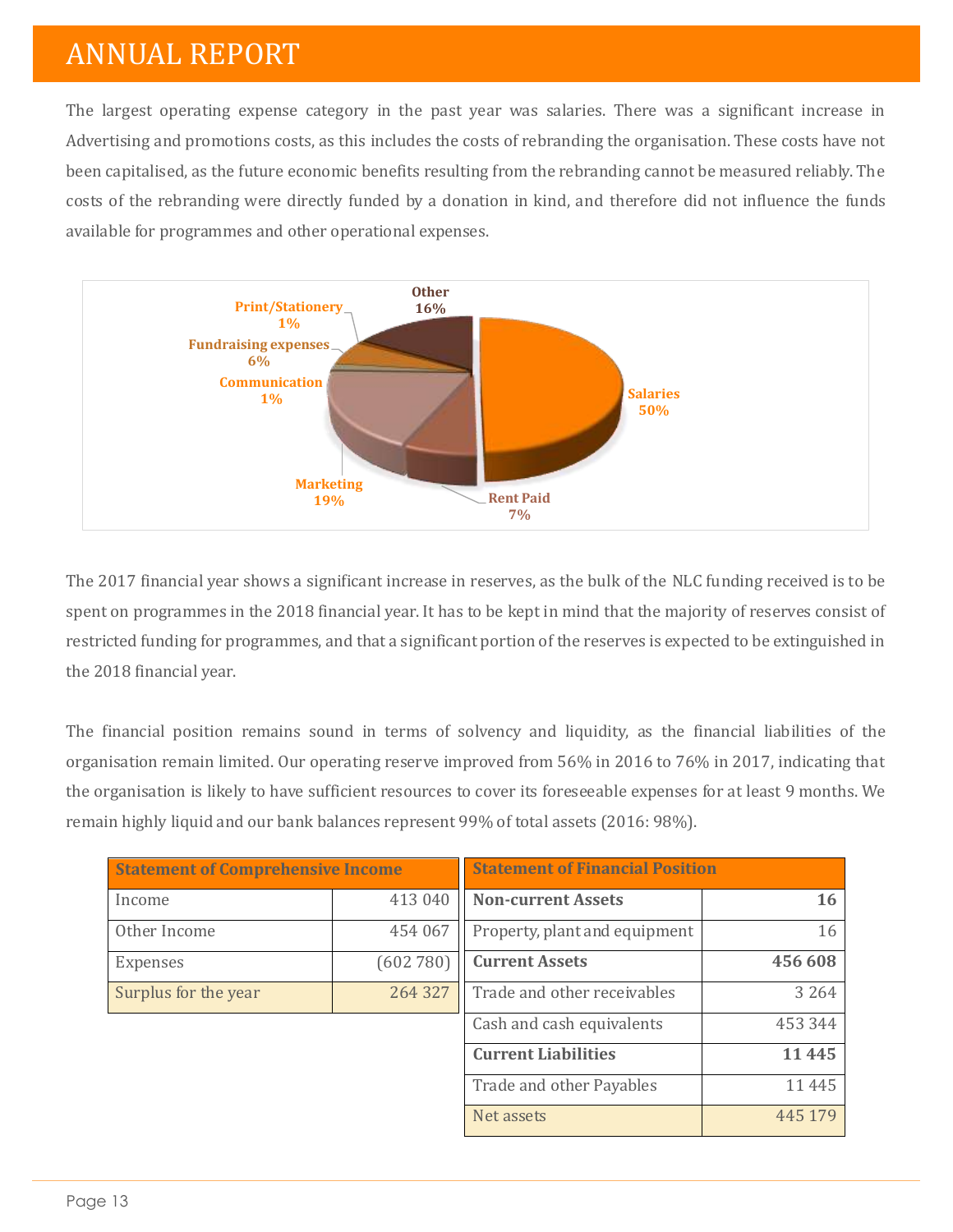With an increase in funding, comes an increase in responsibility. We have increased our financial oversight and internal controls over payments on our business banking profile. We have outsourced our payroll and bookkeeping services to an incredibly able and efficient team. We have also established a comprehensive donor and budget tracking system to ensure that we constantly monitor our finances.

We have invested in an inspiring new brand, which will make us more appealing to donors in a tough economic climate and support our ongoing fundraising efforts as we continue to grow the organisation and extend our reach within our communities.



Rhussan

Ms. Remerta Basson Treasurer September 2017